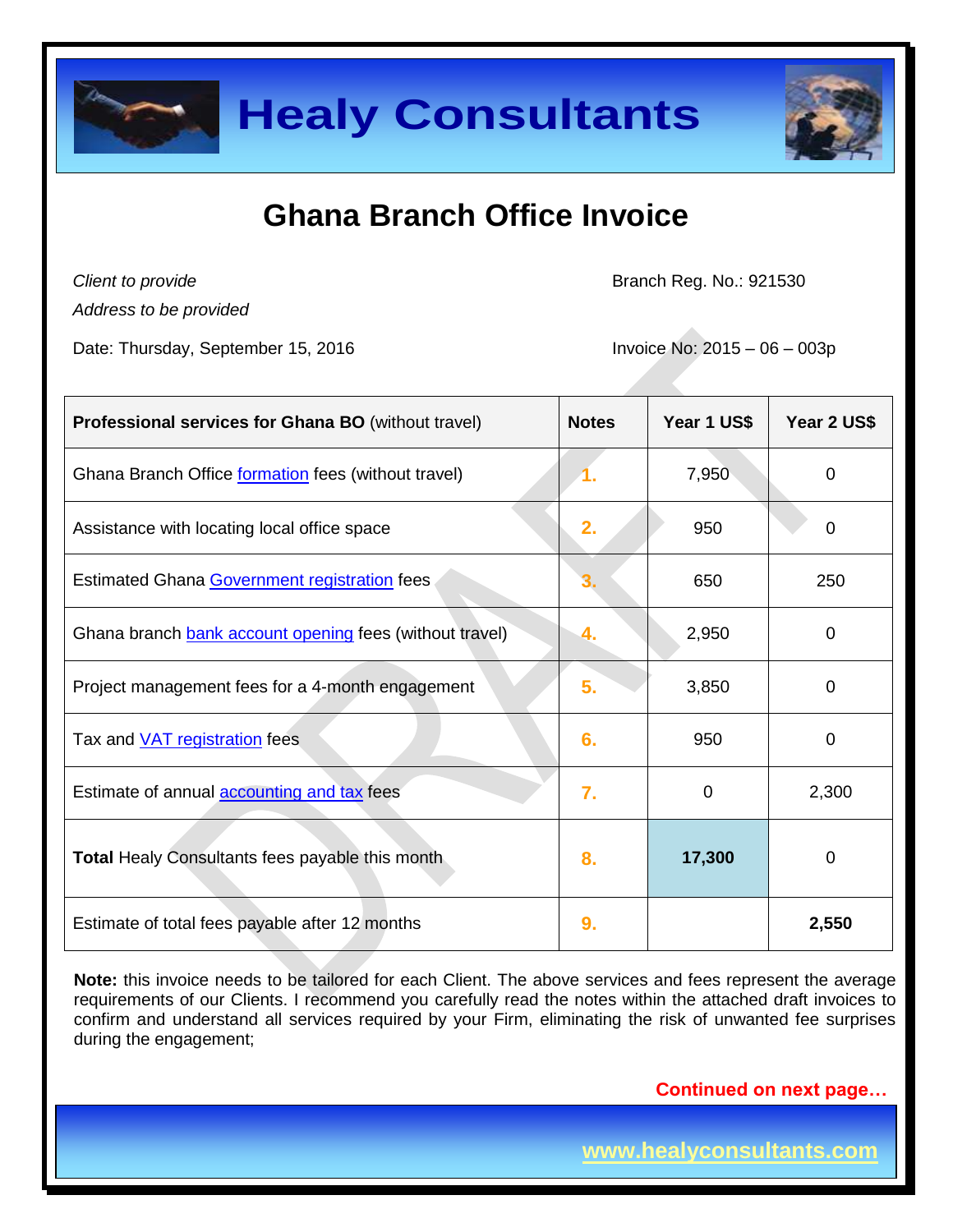

## **Ghana Branch Office Invoice**

#### *Notes to invoice above*

**1.** Healy Consultants' fees to legally register our Clients' Ghana BO within four [weeks](http://www.healyconsultants.com/ghana-company-registration/fees-timelines/#timelines) (click link) by **i)** reserving the branch office name with the [Ghana Investment Promotion Centre \(click here\);](http://www.gipcghana.com/) **ii)** choosing the optimum regulatory license for our Client's business activities **iIi)** settling our accountant and lawyer fees and **iv)** preparing a high quality registration application for submission to the [Registrar-General Department;](http://www.rgd.gov.gh/)

All [engagement fees](http://www.healyconsultants.com/company-registration-fees/) (click link) are agreed and paid up front and agree to the fees published on our country web pages. Consequently, there are no hidden fees, surprises or ambushes throughout the engagement. All engagement deadlines are agreed up front in the form of a [detailed project plan,](http://www.healyconsultants.com/index-important-links/example-project-plan/) mapping out [deliverables](http://www.healyconsultants.com/deliverables-to-our-clients/) by week throughout the engagement term;

Every week during the engagement, Healy Consultants will email our Client a detailed status [update.](http://www.healyconsultants.com/index-important-links/weekly-engagement-status-email/) Our Client is immediately informed of engagement problems together with solutions. Your dedicated engagement manager is reachable by phone, Skype, live chat and email and will communicate in your preferred language;

**2.** Before branch setup is complete, the Ghana Government must review and approve a lease agreement for office premises. If your Firm requires this service from Healy Consultants, our onetime fee amounts to US\$950. The monthly rent thereafter will be paid independently and directly to the landlord by our Client. An estimate of such a rental for a space of 10 sqm for one employee is US\$2,100 per month;

**3.** This fee is an estimate of Government costs payable during your Firm's engagement. All Government fee payments will be supported by original receipts and invoices. Examples of Government costs include **i)** reserving the branch office name with the [Ghana Investment Promotion](http://www.gipcghana.com/)  [Centre \(click here\);](http://www.gipcghana.com/) **ii)** preparation of branch deeds and articles of association; **iii)** business registration with the [Registrar-General Department](http://www.rgd.gov.gh/) and **iv)** application for business licenses with the [Metropolitan Authority.](http://www.ama.gov.gh/) Following engagement completion, Healy Consultants will refund our Client any excess of funds received over actual Government costs paid;

 **Continued on next page…**



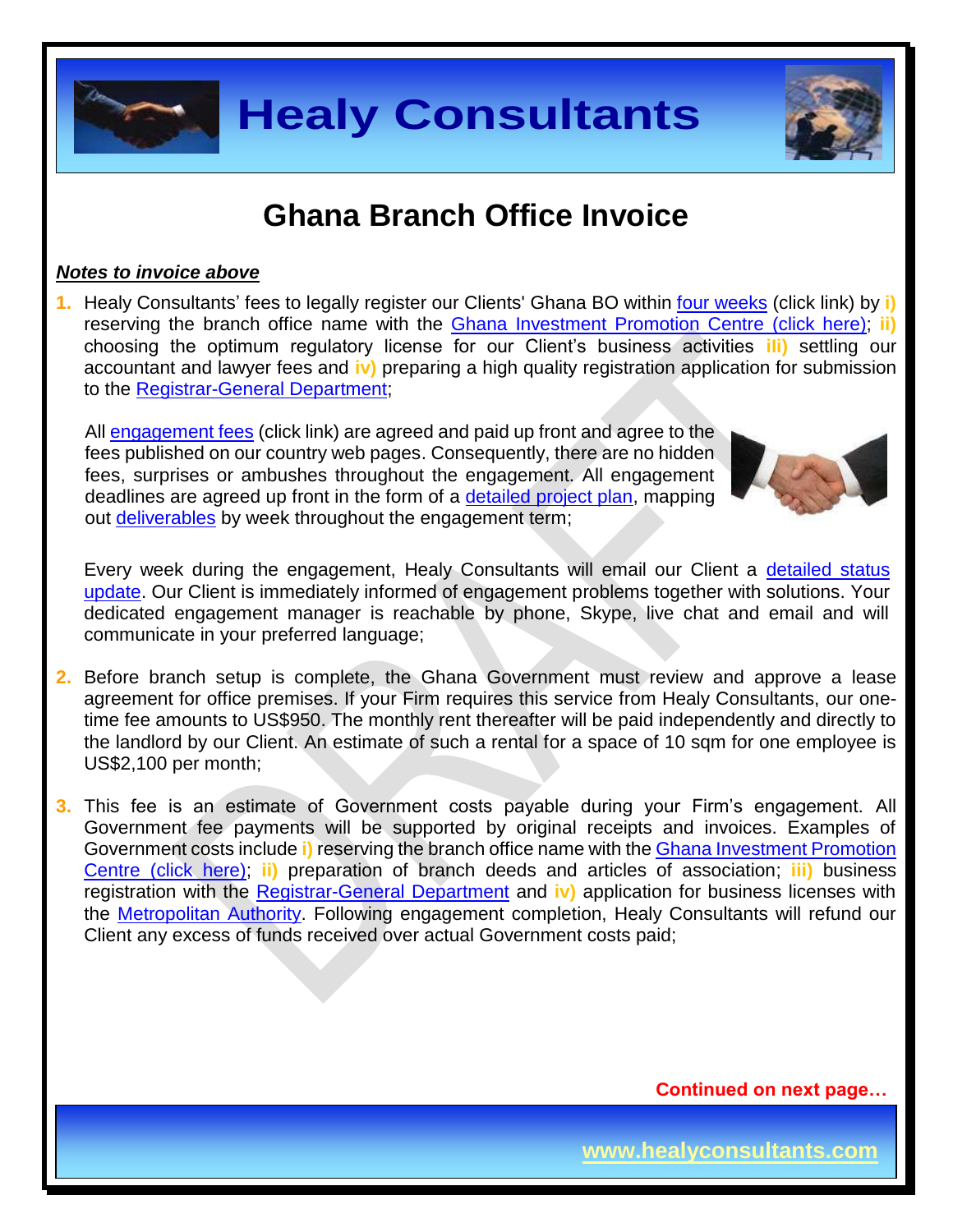



# **Ghana Branch Office Invoice**

**4.** Healy Consultants will be pleased to open a Ghana branch bank account without travel. It is a time consuming task, Healy Consultants will shelter our Client from the administrative challenges. As you can appreciate, it is a difficult task to obtain bank account approval through a newly formed branch, when shareholders and directors and bank signatories reside overseas. Healy Consultants will prepare a business plan for the bank to optimize the probability of branch bank account approval. Depending on our Client business and nationality, there is a 20% probability the banks will request a bank signatory to travel for a one hour bank interview. Healy Consultants will try its best to negotiate with the bank for a travel exemption. If our Client must travel to Ghana for branch bank account opening, Healy Consultants will refund our Client US\$950;

If our Client is not comfortable with only a Ghana branch bank account, Healy Consultants will be pleased to open an international branch [bank account \(click link\)](http://www.healyconsultants.com/international-banking/) outside of Ghana. Examples include New York, Germany, Liechtenstein, Austria, Bulgaria, South Africa, Australia, London, South America or Dubai. All banks will be top tier banks in these countries with excellent internet banking services. Example of our global banking partners include HSBC , Standard Chartered Bank, Citibank, Barclays, Maybank, Bank of China, ANZ bank, Standard Bank, UBS, Credit Suisse;

The banks enjoys ultimate power of approval of branch bank account applications. Consequently, guaranteed success is outside of Healy Consultants' control. What is inside our control is the preparation and submission of a high quality bank application that maximizes the likelihood of approval. To date, we enjoy a 100% approval record because of [our global banking relationships](http://www.healyconsultants.com/international-banking/corporate-accounts/) and determination;



**BARCLAYS** 



Global banks continue to tighten corporate bank account opening procedures, their internal compliance departments completing more thorough due diligence of Clients. Consequently, our Clients should expect the bank account approval period to take up to 4 weeks. Furthermore, global banks now require evidence of proof of business in the country where the corporate bank account will be, including sales contracts or lease agreement;

 **Continued on next page…**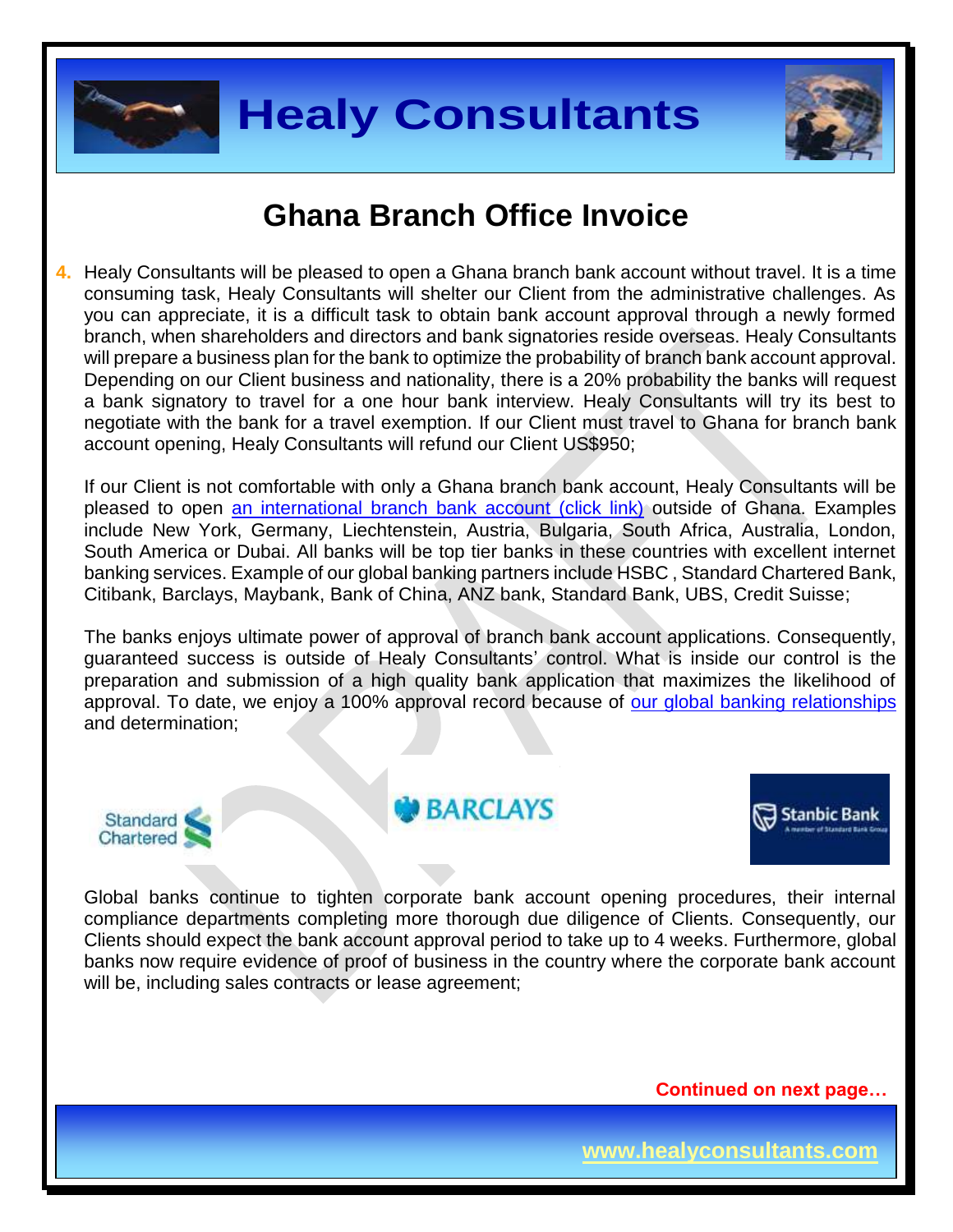



# **Ghana Branch Office Invoice**

**5.** This cost includes Healy Consultants fees to thoroughly research and plan Ghana business set up for our Client including **i)** payment of retainer fees to multiple lawyers, accountants and other consulting firms **ii)** preparation of a detailed project plan with timelines **iii)** time taken to determine the optimum Ghana corporate structure, including preparation of a detailed comparison table of entities **iv)** ascertain the specific accounting, tax, legal and compliance considerations **v)** finding solutions to [challenges that occur](http://www.healyconsultants.com/engagement-project-management/) throughout the engagement and **vi)** completing a detailed, 23 page engagement strategy document from all of the above;

This cost also includes Healy Consultants' fees to efficiently and effectively project manage and timely complete our Client's engagement including **i)** injecting the paid up share capital on our Client's behalf and **ii)** collating and supervising the legalisation and attestation of all documents **iii)**  weekly detailed engagement status updates to our Client and **iv)** weekly Friday conference call and **v)** finding solutions to unexpected challenges throughout the engagement;

Healy Consultants' project management fees also include the time taken to devise the strategies as to how to **i)** minimise the engagement period **ii)** complete the engagement without our Client travelling **iii)** minimise tax using a Ghana freezone (when applicable) and **v)** avoid the need for a specific regulatory license;

The Ghana branch registration is a long and complicated process for foreign investors. Healy Consultants will liaise with multiple independent lawyers and accounting firms to ensure that **i)** your Firm complies with Ghana commercial regulations **ii)** your Firm's interests are well protected and **iii)** your Firm enjoys all possible tax benefits;

- **6.** In accordance with Ghana's [Internal Revenue Act 2000 \(click link\),](http://www.gra.gov.gh/docs/info/irs_act.pdf) each Ghana entity must register for corporate tax and VAT at the [Ghana Revenue Authority;](http://www.gra.gov.gh/)
- **7.** For an active trading branch, these **[accounting and tax](http://www.healyconsultants.com/ghana-company-registration/accounting-legal/)** fees are an estimate of Healy Consultants fees to efficiently and effectively discharge your annual branch accounting and tax obligations. Following receipt of a set of draft accounting numbers from your branch, Healy Consultants will more accurately advise accounting and tax fees. For a dormant branch, Healy Consultants fees are only US\$950;



 **Continued on next page…**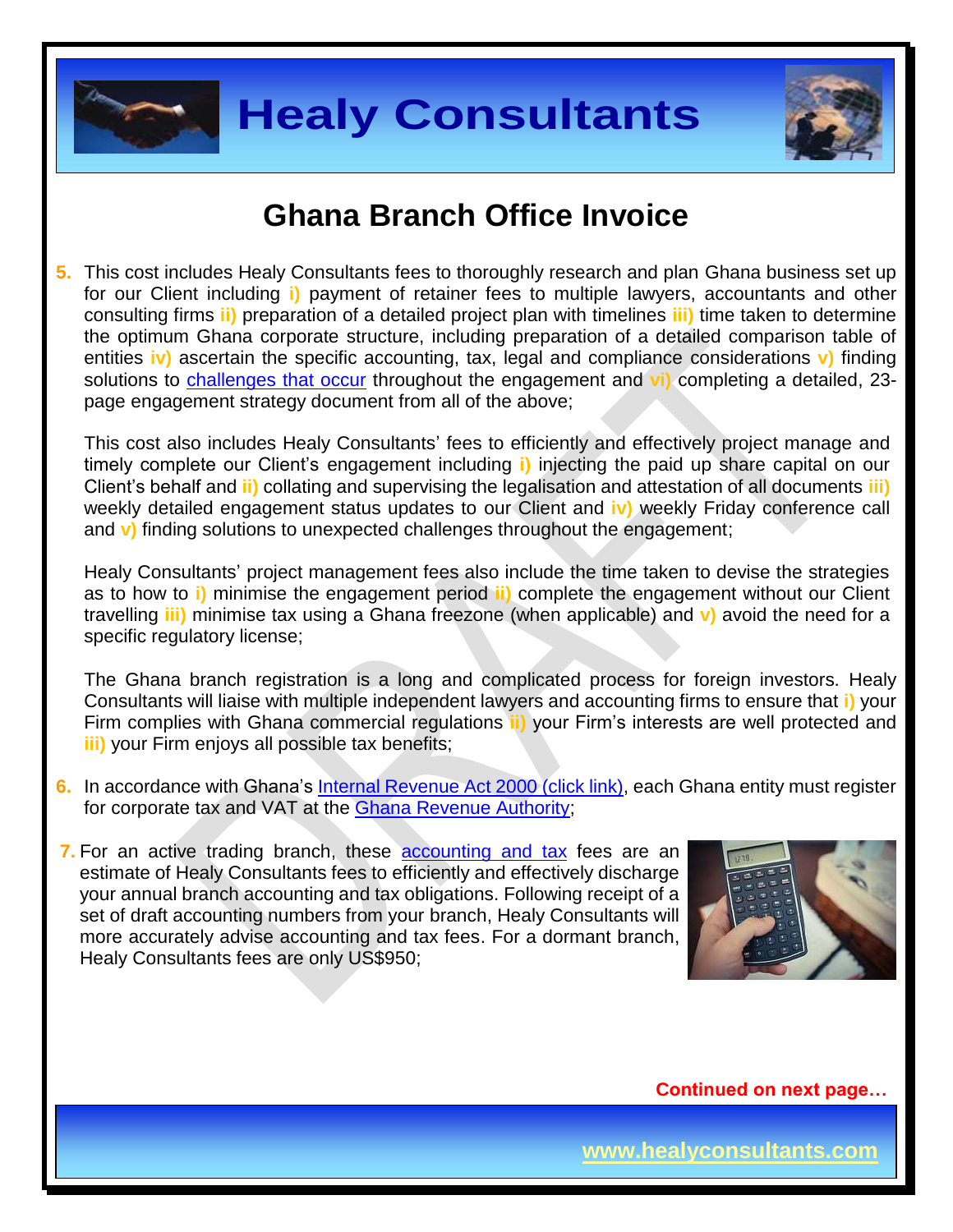



# **Ghana Branch Office Invoice**

- **8.** All fees quoted in this invoice correspond to fees quoted on Healy Consultants' [business website.](http://www.healyconsultants.com/company-registration-fees/) Please review this invoice carefully to identify errors. During the rush of the business day, it is possible Healy Consultants inadvertently made fee calculation errors, typing errors or omitted services. In the unfortunate event you identify invoice errors, please revert to me directly re the same. I apologize in advance if I or my staff made invoice errors;
- **9.** Assuming our Clients' re-engage Healy Consultants in year 2, this fee is an estimate of the fees payable next year, 12 months after the date of branch registration;
- **10.**The fees quoted in this invoice are a prediction of the fees required to complete this engagement in a timely manner. If during the engagement, Healy Consultants realizes the engagement is more complex than anticipated, requiring large investment of time, my Firm will revert to request additional fees. If Healy Consultants completes the engagement faster and more easily than expected than expected, Healy Consultants is happy to refund some fees to our Client;
- **11.**In accordance with the [Ghana Companies Act 1963 \(ACT 179\),](http://glorylawfirm.com/wp-content/uploads/2013/10/COMPANIES-ACT-1963-Act-179.pdf) there is no minimum capital requirements for a branch in Ghana;
- **12.**In accordance with the [Ghana Companies Act 1963 \(ACT 179\),](http://glorylawfirm.com/wp-content/uploads/2013/10/COMPANIES-ACT-1963-Act-179.pdf) each Ghana BO have at least one individual manager ordinarily resident in Ghana. If required, Healy Consultants will be pleased to provide your firm with a professional nominee manager service in Ghana. Our fee amounts US\$3,600 per annum;



- 13. If our Client requires nominee services [\(click link\),](http://www.healyconsultants.com/corporate-outsourcing-services/nominee-shareholders-directors/) Healy Consultants will be pleased to assist. Our fee for professional, passive nominee corporate shareholder amounts to US\$2,100 per annum. Our fee to be both nominee director and shareholder amounts to US\$6,600 per annum. Being the sole shareholders and sole director of a Client's branch exposes Healy Consultants to reputation, litigation and financial risk;
- **14.** Please engage Healy Consultants to [project manage \(click link\)](http://www.healyconsultants.com/project-manage-engagements/) the set up of your business in every country on the planet. We are the best in the [world \(click link\)](http://www.healyconsultants.com/best-in-the-world/) at what we do and we are a one-stopshop for [the A to Z \(click link\)](http://www.healyconsultants.com/a-to-z-of-business-set-up/) of every country engagement;

 **Continued on next page…**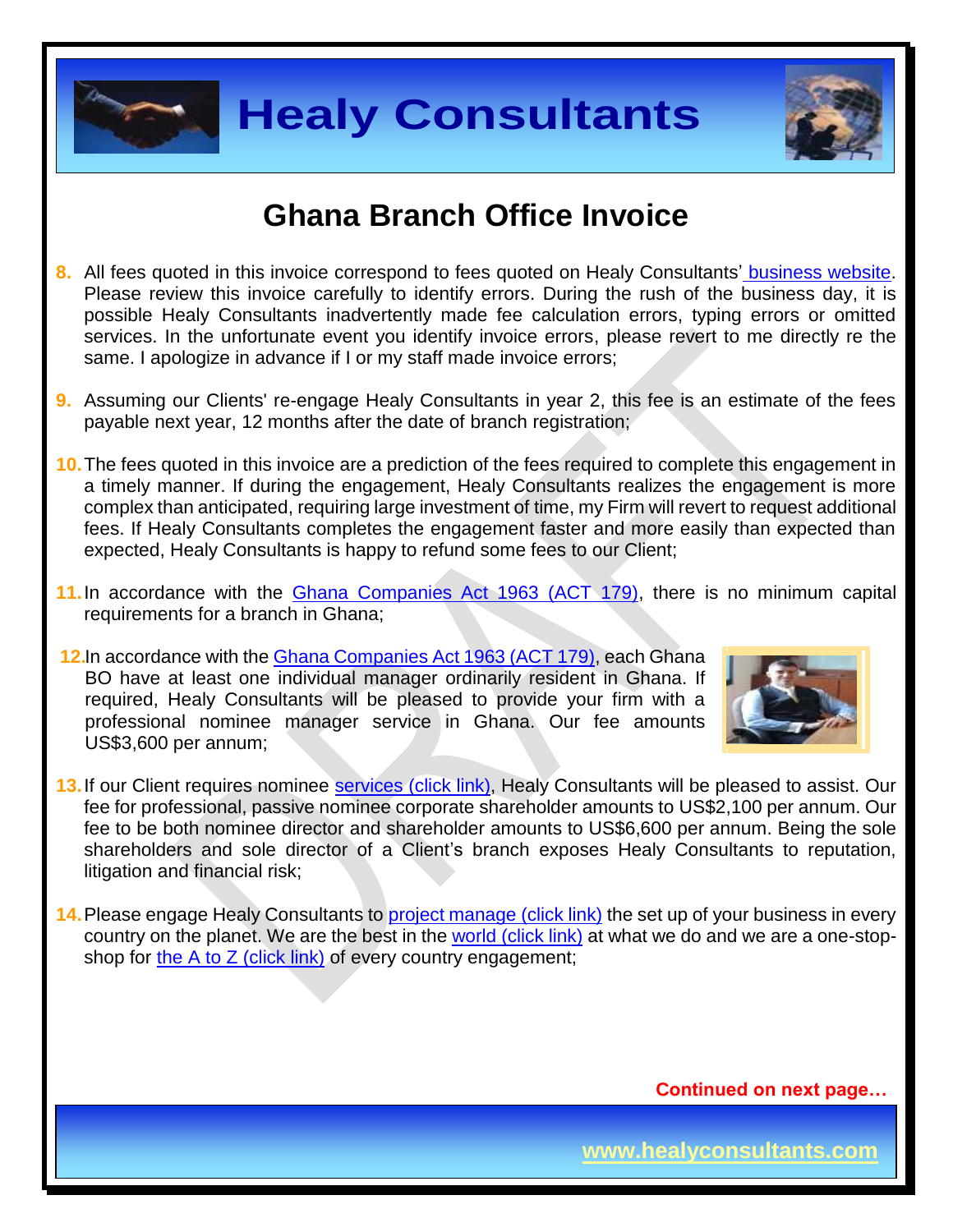



# **Ghana Branch Office Invoice**

- **15.**Monthly and mid-year Government tax obligations include **i)** monthly payroll reporting and **ii)** bimonthly GST and corporation tax return filing. If you need our help, Healy Consultants can complete monthly Government reporting for a monthly fee of US\$920. Healy Consultants monthly support will include **i)** receive in dropbox the monthly invoices from our client **ii)** label monthly bank statement transactions **iii)** preparation and submission of GST returns and **iv)** monitor monthly profit levels to minimize annual tax **v)** submission of monthly employee payroll reporting;
- **16.**If required, Healy Consultants will be pleased to assist your firm to secure [employee visa](http://www.healyconsultants.com/corporate-advisory-services/migration/) approvals. Our fee is US\$2,950 for the first employee, US\$1,950 for the second employee, US\$950 per employee thereafter. Our employee visa fees includes preparation of a quality visa application and submitting to the correct Government immigration officers. The Government enjoys ultimate power of approval of visa applications. Consequently, guaranteed success is outside of Healy Consultants' control. What is inside our control is the preparation and submission of a high quality immigration visa application that maximizes the likelihood of visa approval;
- **17.**Depending on our Client business and nationality, the Ghana Government may require a special regulatory license to carry on your business in the country. Healy Consultants will assist our Client secure license approval. However, the Government enjoys ultimate power of approval of branch registrations and business licenses;
- **18.**To assist our Clients to minimize foreign exchange costs, we offer the payment in SG\$, Euro, Pounds or US\$. Kindly let me know in which currency your Firm prefers to settle our fees and I will send an updated invoice, thank you;
- **19.** If our Client and Healy Consultants properly plan this engagement, our Clients' will *not* have to travel during this engagement. Healy Consultants will efficiently and effectively and aggressively complete branch registration and corporate bank account opening in a timely manner without our Client presence. Instead, our Client will need to **i)** sign and get documents legalized in the embassy in their country of origin and **ii)** courier the originals to Healy Consultants office;



**20.**To assist our Clients to minimize foreign exchange costs, we offer the payment in SG\$, Euro, Pounds or US\$. Kindly let me know in which currency your Firm prefers to settle our fees and I will send an updated invoice, thank you;

 **Continued on next page…**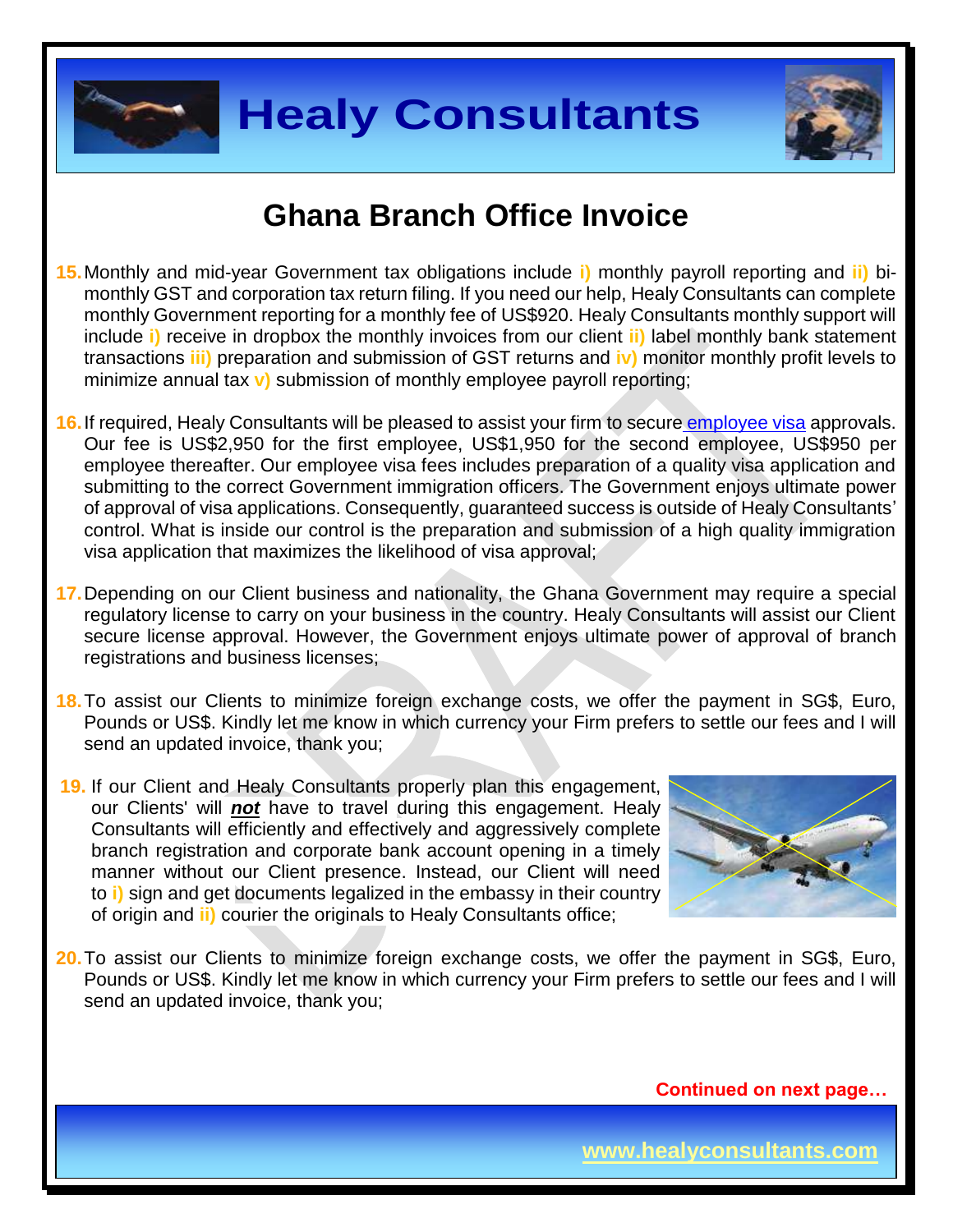



# **Ghana Branch Office Invoice**

**21.**During the engagement, shareholders and directors' documents may need to be translated into the local language; before the Government and Bank approves branch registration and corporate bank account opening respectively. Consequently, our Client should budget for possible additional translation and embassy attestation fees. Either our Client or Healy Consultants can complete this administrative task;

As always, Healy Consultants will negotiate with all third parties to eliminate or reduce additional engagement costs. For transparency purposes, all third party fee payments will be supported by original receipts and invoices. Examples of possible third party payments include **i)** embassy fees **ii)** notary public costs **iii)** official translator fees;

- **22.** Some of our Clients require an [immediate Ghana](http://www.healyconsultants.com/turnkey-solutions/) solution. With this strategy, within a day Healy Consultants can supply our Client **i)** an existing dormant Ghana company number and **ii)** an already approved Ghana corporate bank account number and **iii)** a business address. Turnkey solutions are attractive to those entrepreneurs who wish to immediately close a country deal, sign a contract or invoice a customer;
- 23. As stipulated on our **business website** and in section 3 of our engagement letter, Healy Consultants will only commence the engagement following **i)** settlement of our fees and **ii)** completion and signing of our legal engagement letter;
- 24. During the annual renewal engagement with our Client, our in-house Legal and Compliance [Department \(click link\)](http://www.healyconsultants.com/about-us/key-personnel/cai-xin-profile/) reviews the quality and completeness of our Client file. Consequently, Healy Consultants may revert to our Client to ask for more up to date [due diligence documentation;](http://www.healyconsultants.com/due-diligence/)
- **25.**Healy Consultants will only register your branch after 75% of [due diligence documentation](http://www.healyconsultants.com/due-diligence/) is received by email. Healy Consultants will only open a corporate bank account after 100% of the Client's original due diligence documentation is received by courier;
- 26. Some of our Clients engage Healy Consultants to [recruit \(click link\)](http://www.healyconsultants.com/corporate-outsourcing-services/how-we-help-our-clients-recruit-quality-employees/) local employees. We have a lot of experience in this area and we are quite skilled at securing quality candidates for our Clients;
- 27. To efficiently and effectively complete your engagement in a timely manner, we recommend your Firm transfers these funds to Healy Consultants' corporate bank account. Thereafter, our Incorporation and Banking Team will aggressively advance your engagement, providing your Firm daily feedback as to engagement status. I would be grateful if you email us the bank transfer advice slip to enable my Accounting Department to accurately and timely identify bank receipts.

 **Continued on next page…**